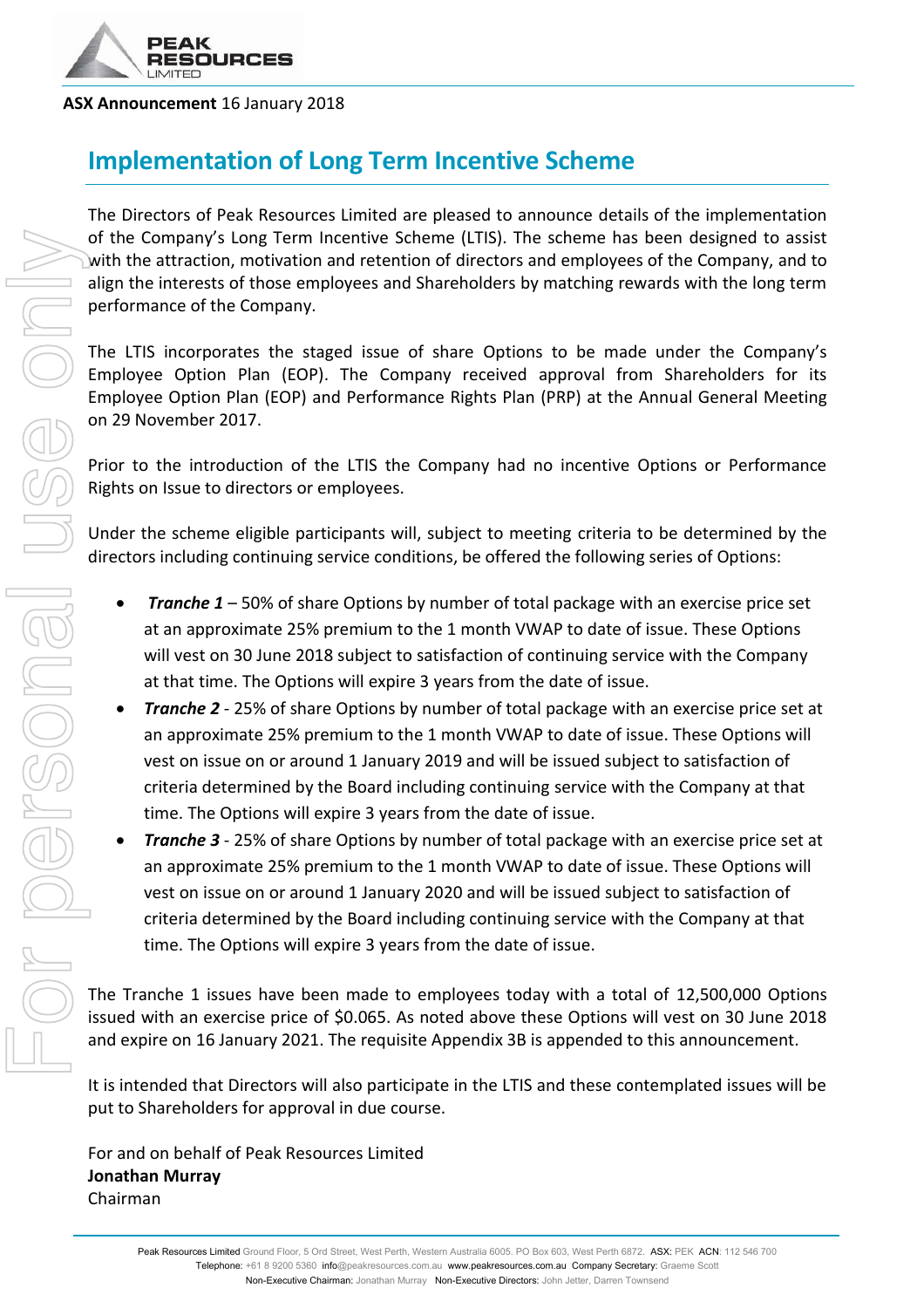*Rule 2.7, 3.10.3, 3.10.4, 3.10.5*

# **Appendix 3B**

## **New issue announcement, application for quotation of additional securities and agreement**

*Information or documents not available now must be given to ASX as soon as available. Information and documents given to ASX become ASX's property and may be made public.*

Introduced 01/07/96 Origin: Appendix 5 Amended 01/07/98, 01/09/99, 01/07/00, 30/09/01, 11/03/02, 01/01/03, 24/10/05, 01/08/12, 04/03/13

Name of entity

PEAK RESOURCES LIMITED

ABN

72 112 546 700

We (the entity) give ASX the following information.

### **Part 1 - All issues**

*You must complete the relevant sections (attach sheets if there is not enough space).*

1 +Class of +securities issued or to be issued

Unlisted Options

12,500,000

- 2 Number of +securities issued or to be issued (if known) or maximum number which may be issued
- 3 Principal terms of the <sup>+</sup>securities (e.g. if options, exercise price and expiry date; if partly paid <sup>+</sup>securities, the amount outstanding and due dates for payment; if <sup>+</sup>convertible securities, the conversion price and dates for conversion)

12,500,000 Options vesting subject to continuous service on 30 June 2018 exercisable at \$0.065 expiring 16 January 2021 .

<sup>+</sup> See chapter 19 for defined terms.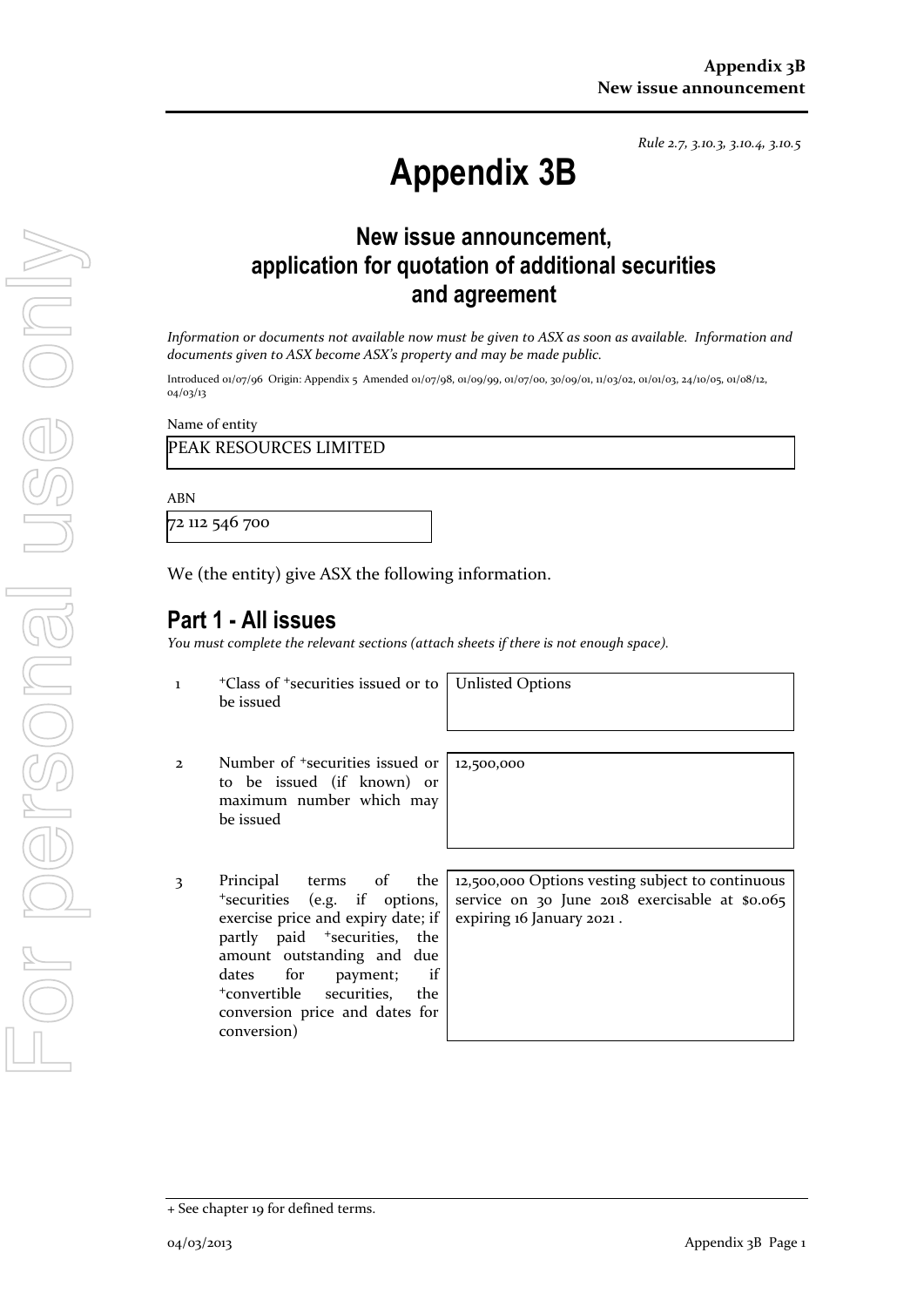| 4  | Do the <sup>+</sup> securities rank equally<br>in all respects from the <sup>+</sup> issue<br>date with an existing <sup>+</sup> class of<br>quoted +securities?                                                                                                                                                                                                                                                                               | No - Shares issued on exercise of Options<br>will rank equally with existing shares.                                                                                            |
|----|------------------------------------------------------------------------------------------------------------------------------------------------------------------------------------------------------------------------------------------------------------------------------------------------------------------------------------------------------------------------------------------------------------------------------------------------|---------------------------------------------------------------------------------------------------------------------------------------------------------------------------------|
|    | If the additional <sup>+</sup> securities do<br>not rank equally, please state:<br>the date from which they do<br>the extent to which they<br>$\bullet$<br>participate<br>for<br>the<br>next<br>dividend, (in the case of a<br>trust, distribution) or interest<br>payment<br>the extent to which they do<br>not rank equally, other than<br>relation<br>to<br>the<br>in<br>next<br>distribution<br>dividend,<br><b>Or</b><br>interest payment |                                                                                                                                                                                 |
| 5  | Issue price or consideration                                                                                                                                                                                                                                                                                                                                                                                                                   | Nil                                                                                                                                                                             |
| 6  | Purpose of the issue<br>(If issued as consideration for<br>the acquisition of assets, clearly<br>identify those assets)                                                                                                                                                                                                                                                                                                                        | Issue of Options to employees as a long term<br>incentive under the Company's Employee Option<br>Plan pursuant to shareholder approval given at<br>the AGM on 29 November 2017. |
|    |                                                                                                                                                                                                                                                                                                                                                                                                                                                |                                                                                                                                                                                 |
| 6a | Is the entity an <sup>+</sup> eligible entity<br>that has obtained security holder<br>approval under rule 7.1A?                                                                                                                                                                                                                                                                                                                                | No                                                                                                                                                                              |
|    | If Yes, complete sections 6b - 6h<br>in relation to the <sup>+</sup> securities the<br>subject of this Appendix 3B, and<br>comply with section 6i                                                                                                                                                                                                                                                                                              |                                                                                                                                                                                 |
|    |                                                                                                                                                                                                                                                                                                                                                                                                                                                |                                                                                                                                                                                 |

- 6b The date the security holder resolution under rule 7.1A was passed
- 6c Number of +securities issued without security holder approval under rule 7.1



N/A

<sup>+</sup> See chapter 19 for defined terms.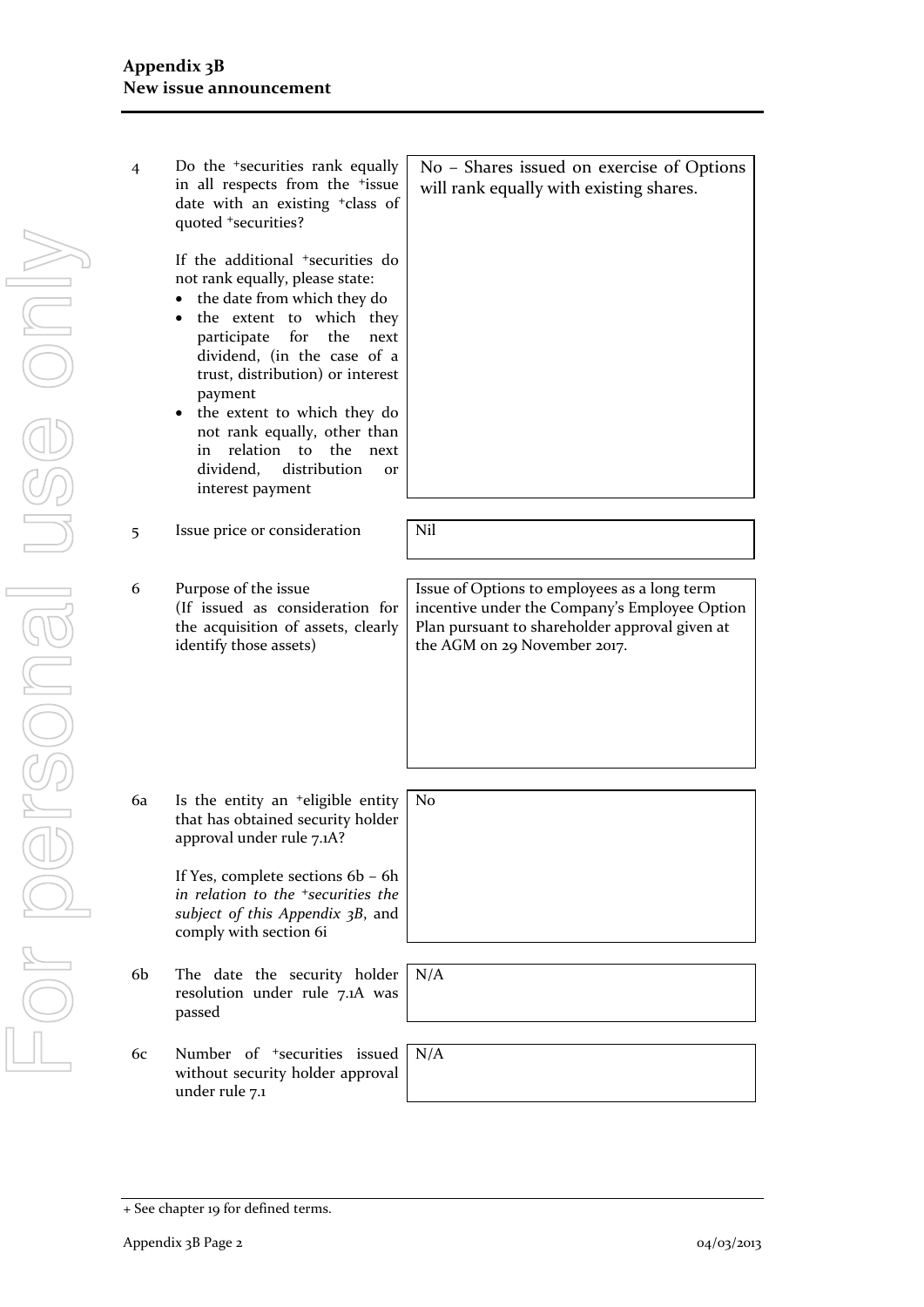- 6d Number of +securities issued with security holder approval under rule 7.1A
- 6e Number of +securities issued with security holder approval under rule 7.3, or another specific security holder approval (specify date of meeting)
- 6f Number of +securities issued under an exception in rule 7.2
- 6g If +securities issued under rule 7.1A, was issue price at least 75% of 15 day VWAP as calculated under rule 7.1A.3? Include the <sup>+</sup>issue date and both values. Include the source of the VWAP calculation.
- 6h If +securities were issued under rule 7.1A for non-cash consideration, state date on which valuation of consideration was released to ASX Market Announcements
- 6i Calculate the entity's remaining issue capacity under rule 7.1 and rule 7.1A – complete Annexure 1 and release to ASX Market Announcements

7 +Issue dates Note: The issue date may be prescribed by ASX (refer to the definition of issue date in rule 19.12). For example, the issue date for a pro rata entitlement issue must comply with the applicable timetable in Appendix 7A.

Cross reference: item 33 of Appendix 3B.

N/A

N/A

12,500,000

N/A

N/A

 $7.1 - 90,383,053$ 

 $7.1A - N/A$ 

16 January 2018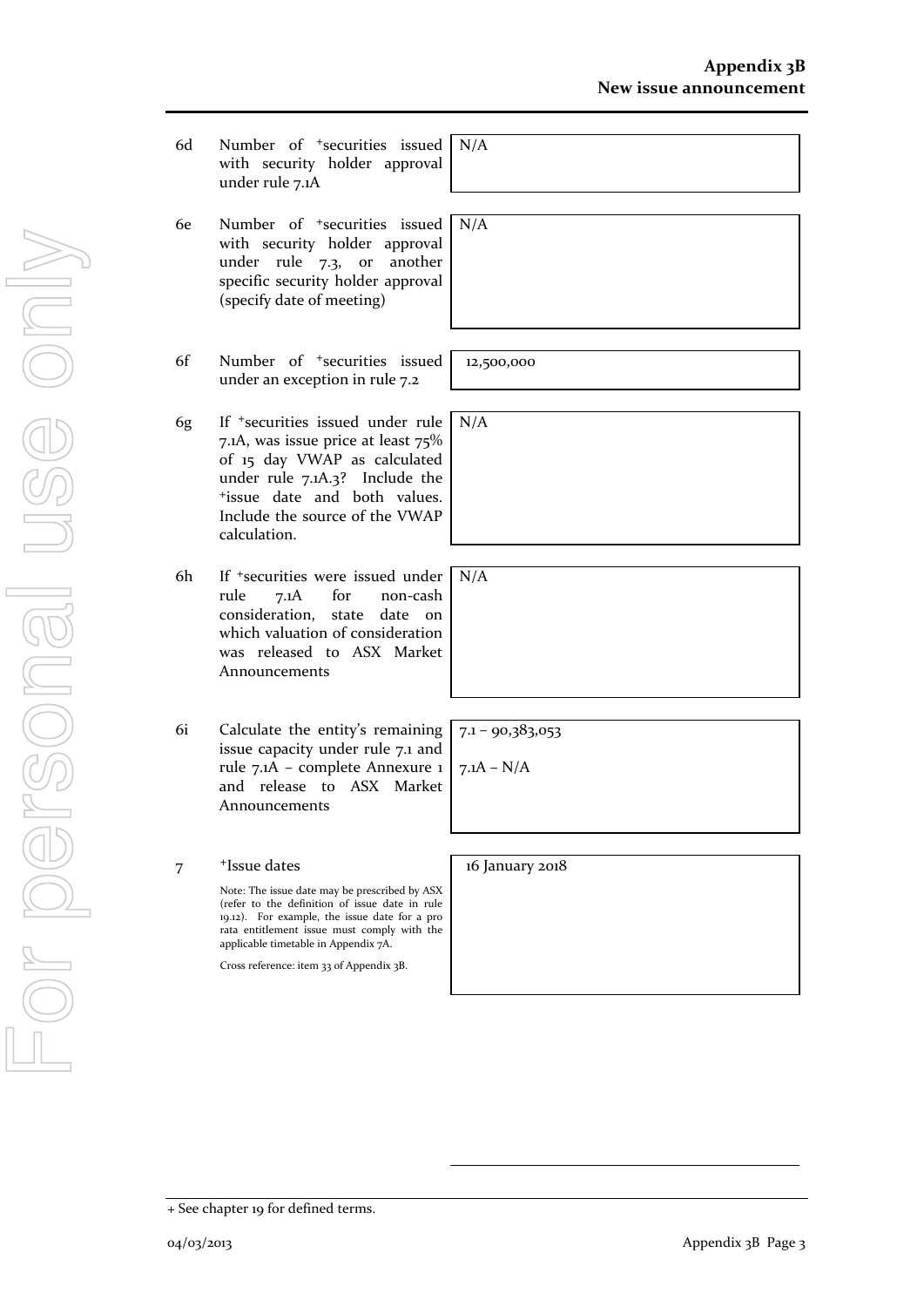| Number<br><sup>+</sup> Class<br>Number and <sup>+</sup> class of all<br>8<br>615,887,022<br>*securities quoted on ASX<br>(including the <sup>+</sup> securities in<br>81,215,888<br>section 2 if applicable)<br>exercisable at<br>before 1 |  |                                                             |
|--------------------------------------------------------------------------------------------------------------------------------------------------------------------------------------------------------------------------------------------|--|-------------------------------------------------------------|
|                                                                                                                                                                                                                                            |  |                                                             |
|                                                                                                                                                                                                                                            |  | <b>Ordinary Shares</b>                                      |
|                                                                                                                                                                                                                                            |  | <b>Quoted Options</b><br>so.o6 each on or<br>November 2018. |
| $N$ Lectra $\mathbf{L}$<br>$+Cl_{2.22}$                                                                                                                                                                                                    |  |                                                             |

|    |                                                                                       | Number     | <sup>+</sup> Class                                        |
|----|---------------------------------------------------------------------------------------|------------|-----------------------------------------------------------|
| 9  | Number and <sup>+</sup> class of all                                                  | 150,000    | Options exercisable at \$0.55 on or                       |
|    | *securities not quoted on ASX<br>( <i>including</i> the <sup>+</sup> securities<br>in |            | before 3 March 2018                                       |
|    | section 2 if applicable)                                                              | 12,500,000 | Options vesting subject to                                |
|    |                                                                                       |            | continuous service on 30 June                             |
|    |                                                                                       |            | 2018, exercisable at \$0.065<br>expiring 16 January 2021. |
|    |                                                                                       |            |                                                           |
|    |                                                                                       |            |                                                           |
| 10 | Dividend policy (in the case of a $\vert$                                             |            | The Company does not have a dividend policy.              |
|    | trust, distribution policy) on the                                                    |            | The Company has not previously<br>paid a                  |

dividend.

## **Part 2 - Pro rata issue**

increased capital (interests)

| 11 | security holder approval N/A<br><b>Is</b><br>required?                                                         |            |
|----|----------------------------------------------------------------------------------------------------------------|------------|
|    |                                                                                                                |            |
| 12 | Is the issue renounceable or non-<br>renounceable?                                                             | N/A        |
|    |                                                                                                                |            |
| 13 | Ratio in which the <sup>+</sup> securities<br>will be offered                                                  | $\mid N/A$ |
|    |                                                                                                                |            |
| 14 | $\pm$ Class of $\pm$ securities to which the   N/A<br>offer relates                                            |            |
|    |                                                                                                                |            |
| 15 | *Record date to determine<br>entitlements                                                                      | N/A        |
|    |                                                                                                                |            |
| 16 | holdings on different<br>Will<br>registers (or subregisters) be<br>aggregated for calculating<br>entitlements? | N/A        |
|    |                                                                                                                |            |

<sup>+</sup> See chapter 19 for defined terms.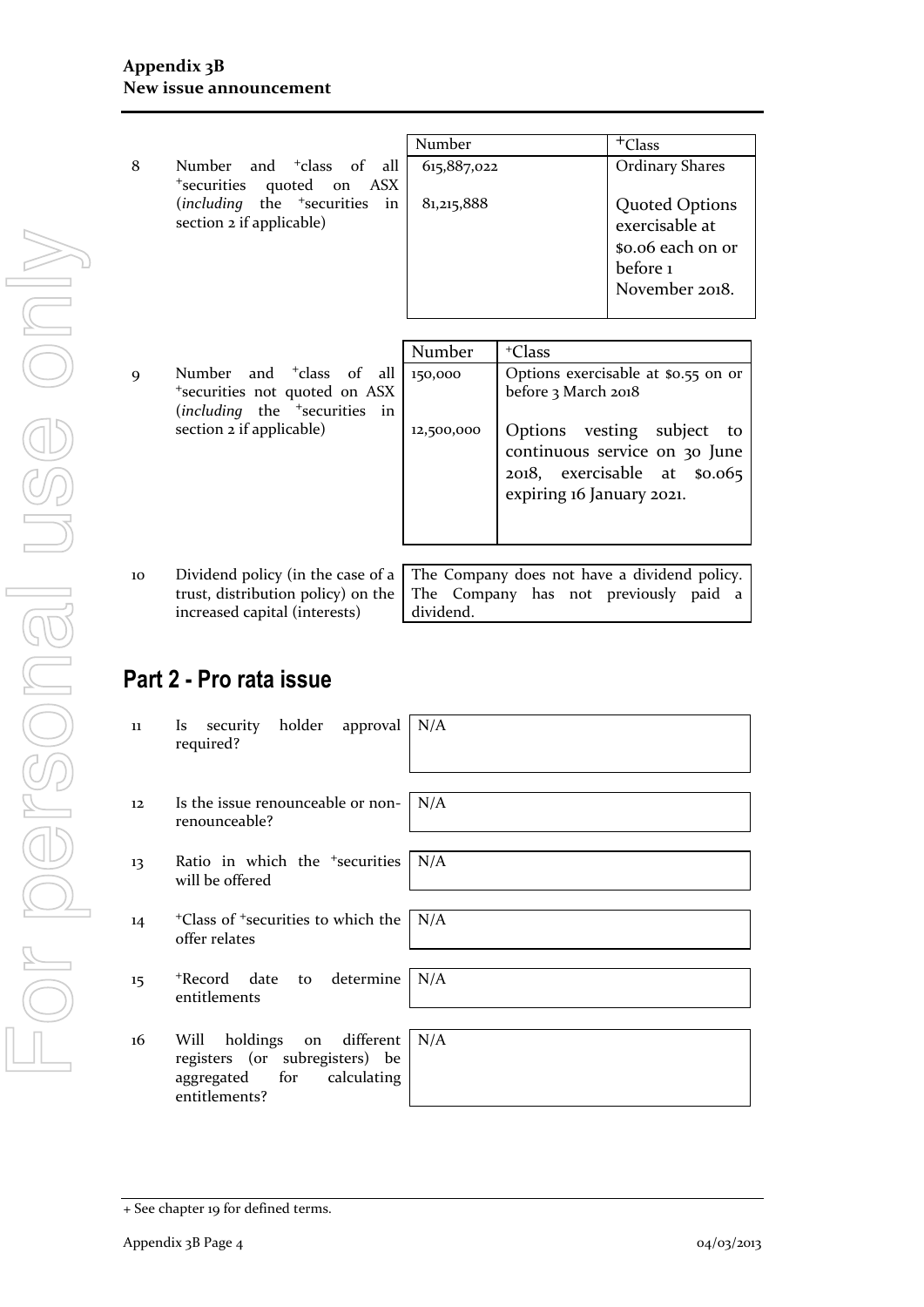- 17 Policy for deciding entitlements in relation to fractions N/A
- 18 Names of countries in which the entity has security holders who will not be sent new offer documents

Note: Security holders must be told how their entitlements are to be dealt with. Cross reference: rule 7.7.

- 19 Closing date for receipt of acceptances or renunciations
- 20 Names of any underwriters N/A
- 21 Amount of any underwriting fee or commission
- 22 Names of any brokers to the issue
- 23 Fee or commission payable to the broker to the issue
- 24 Amount of any handling fee payable to brokers who lodge acceptances or renunciations on behalf of security holders
- 25 If the issue is contingent on security holders' approval, the date of the meeting
- 26 Date entitlement and acceptance form and offer documents will be sent to persons entitled
- 27 If the entity has issued options, and the terms entitle option holders to participate on exercise, the date on which notices will be sent to option holders
- 28 Date rights trading will begin (if N/A applicable)
- 29 Date rights trading will end (if  $N/A$
- + See chapter 19 for defined terms.

N/A

N/A

N/A

N/A

N/A

N/A

N/A

N/A

N/A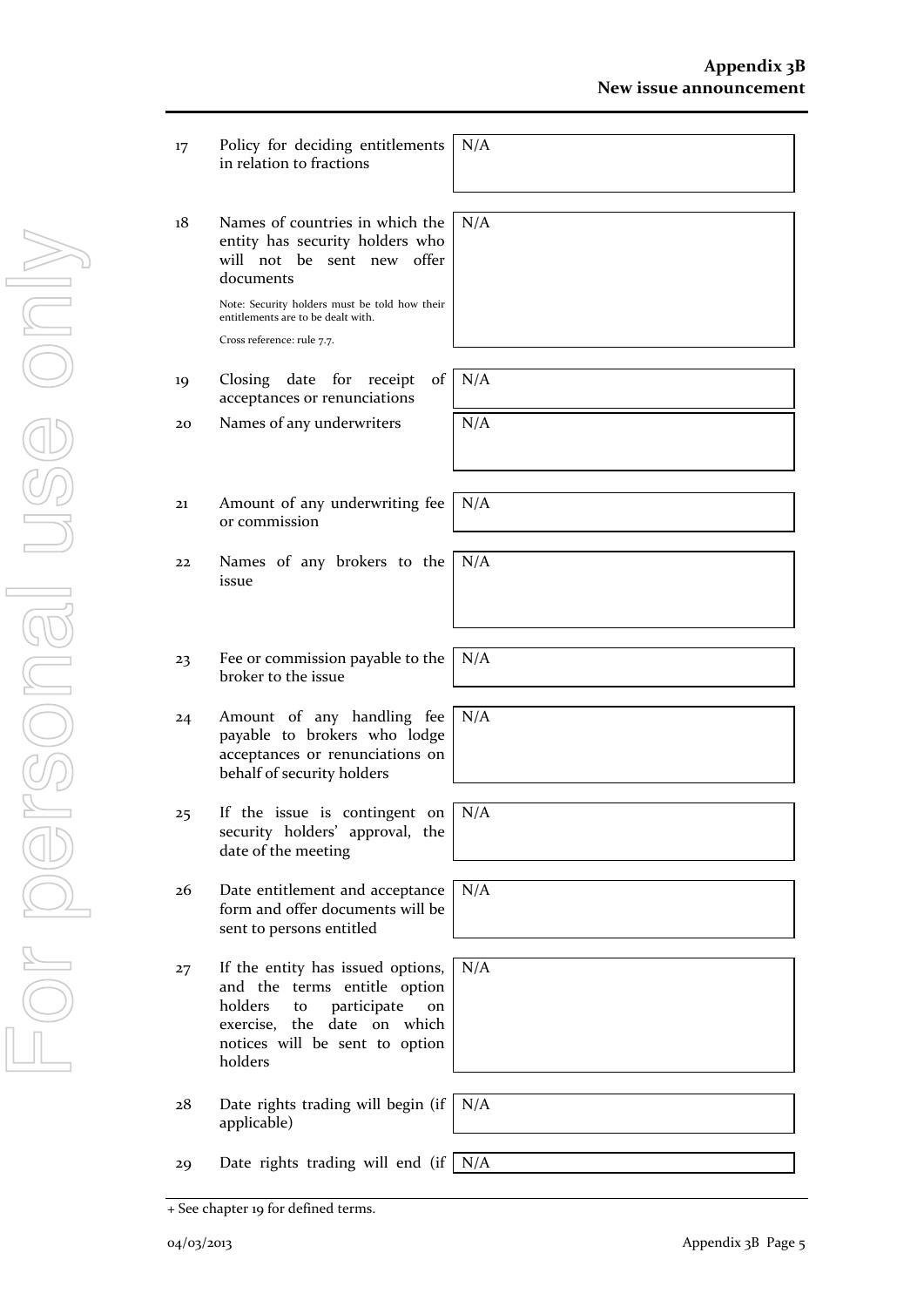|                | applicable)                                                                                                           |     |
|----------------|-----------------------------------------------------------------------------------------------------------------------|-----|
| 30             | How do security holders sell<br>their entitlements in full through<br>a broker?                                       | N/A |
| 31             | How do security holders sell part $  N/A$<br>of their entitlements through a<br>broker and accept for the<br>balance? |     |
| 3 <sup>2</sup> | How do security holders dispose<br>of their entitlements (except by<br>sale through a broker)?                        | N/A |
| 33             | <sup>+</sup> Issue date                                                                                               | N/A |

## **Part 3 - Quotation of securities**

*You need only complete this section if you are applying for quotation of securities* 

- 34 Type of <sup>+</sup>securities (*tick one*)
- 

(a)  $\Box$  + Securities described in Part 1



(b)  $\Box$  All other  $\ddagger$  securities

Example: restricted securities at the end of the escrowed period, partly paid securities that become fully paid, employee incentive share securities when restriction ends, securities issued on expiry or conversion of convertible securities

#### **Entities that have ticked box 34(a)**

#### **Additional securities forming a new class of securities**

| Tick to indicate you are providing the information or |  |  |  |
|-------------------------------------------------------|--|--|--|
| documents                                             |  |  |  |

- 35 If the +securities are +equity securities, the names of the 20 largest holders of the additional <sup>+</sup>securities, and the number and percentage of additional <sup>+</sup>securities held by those holders
- 36 If the <sup>+</sup>securities are <sup>+</sup>equity securities, a distribution schedule of the additional <sup>+</sup>securities setting out the number of holders in the categories 1 - 1,000 1,001 - 5,000

<sup>+</sup> See chapter 19 for defined terms.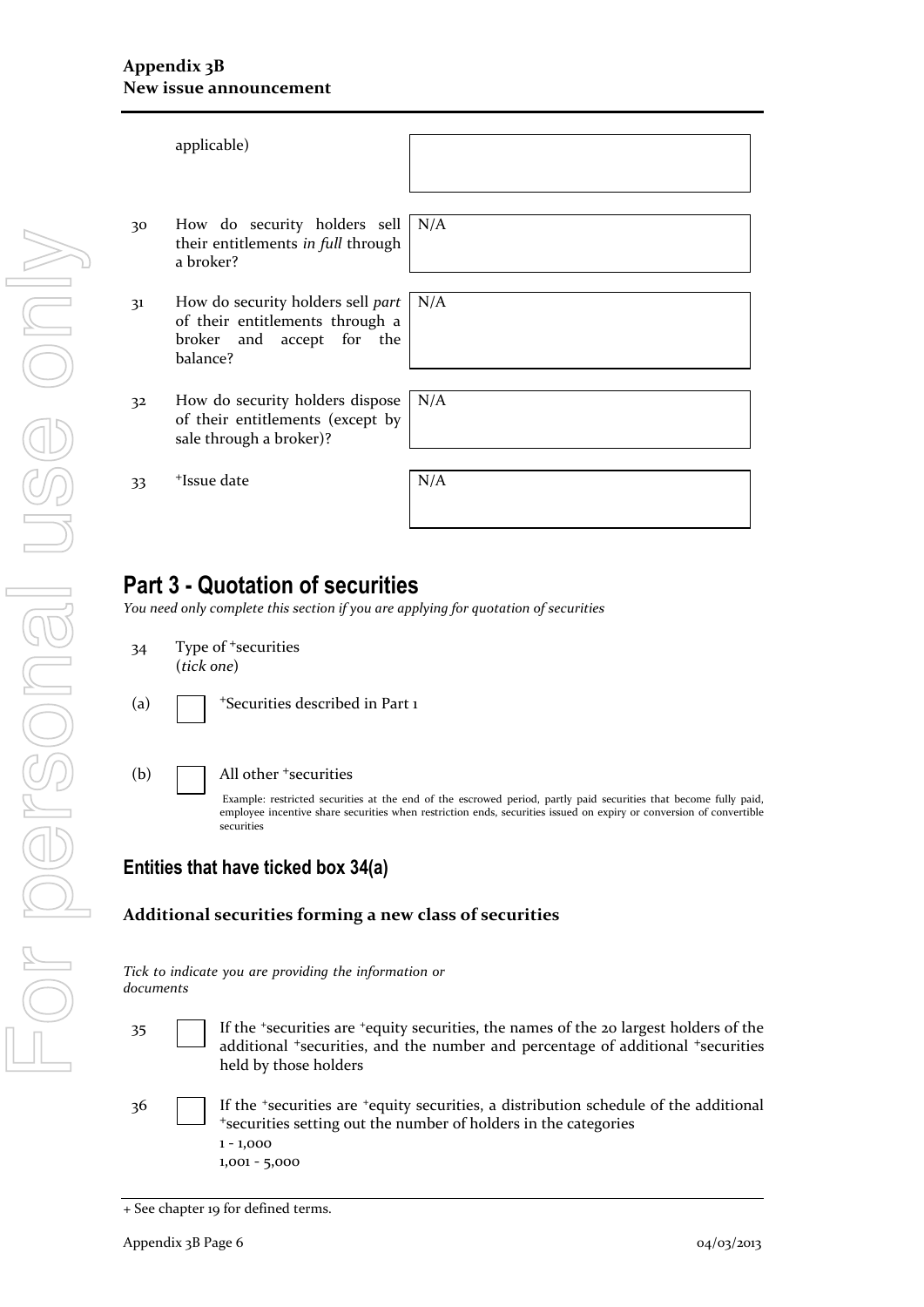5,001 - 10,000 10,001 - 100,000 100,001 and over

37 A copy of any trust deed for the additional +securities

<sup>+</sup> See chapter 19 for defined terms.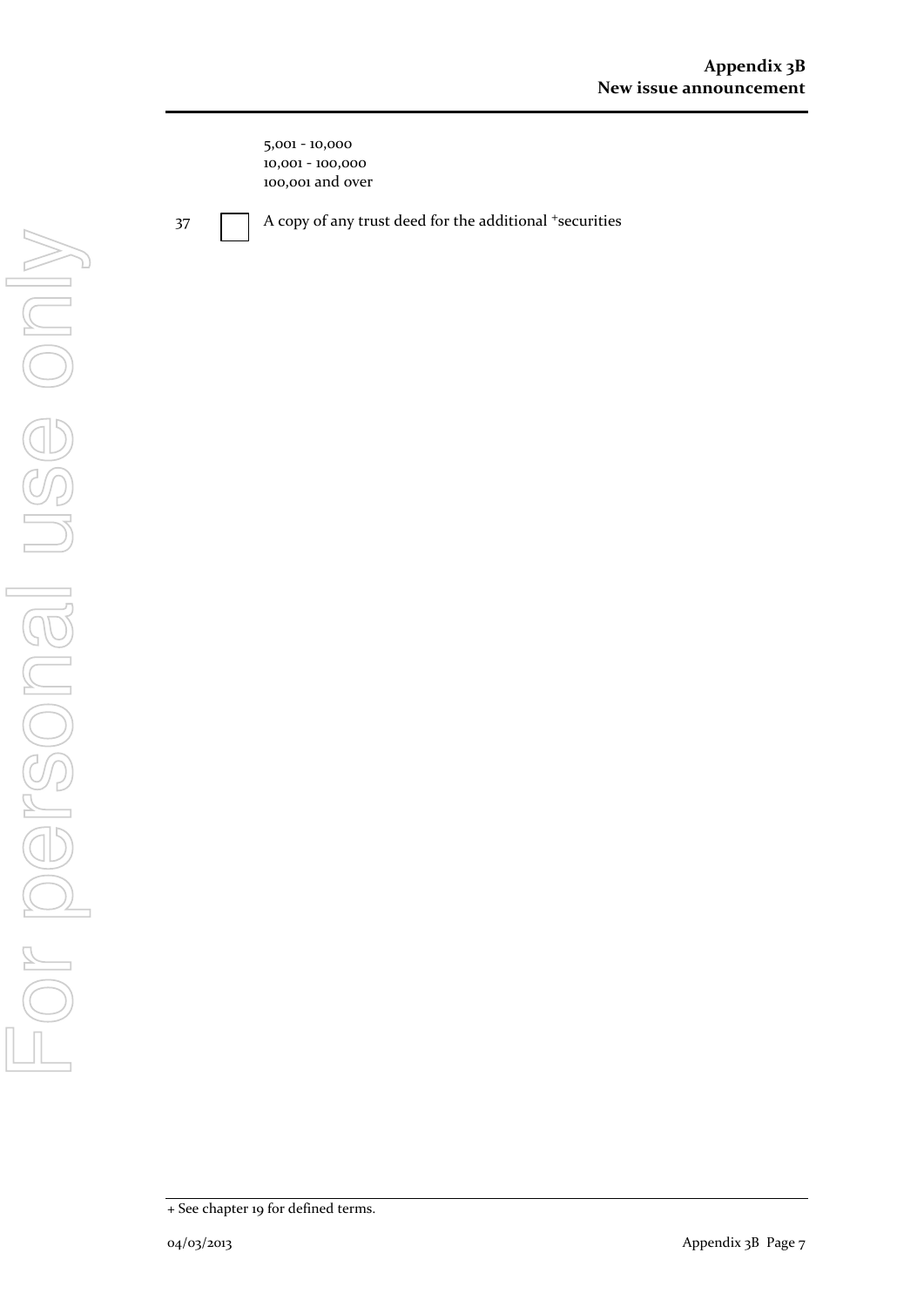**Entities that have ticked box 34(b)** 

|               | Number | <sup>+</sup> Class |
|---------------|--------|--------------------|
| $\mathbf{ll}$ |        |                    |
| X             |        |                    |
| sе            |        |                    |
|               |        |                    |
|               |        |                    |
|               |        |                    |
|               |        |                    |

+securities quoted on AS<br>(*including* the +securities in claus 38)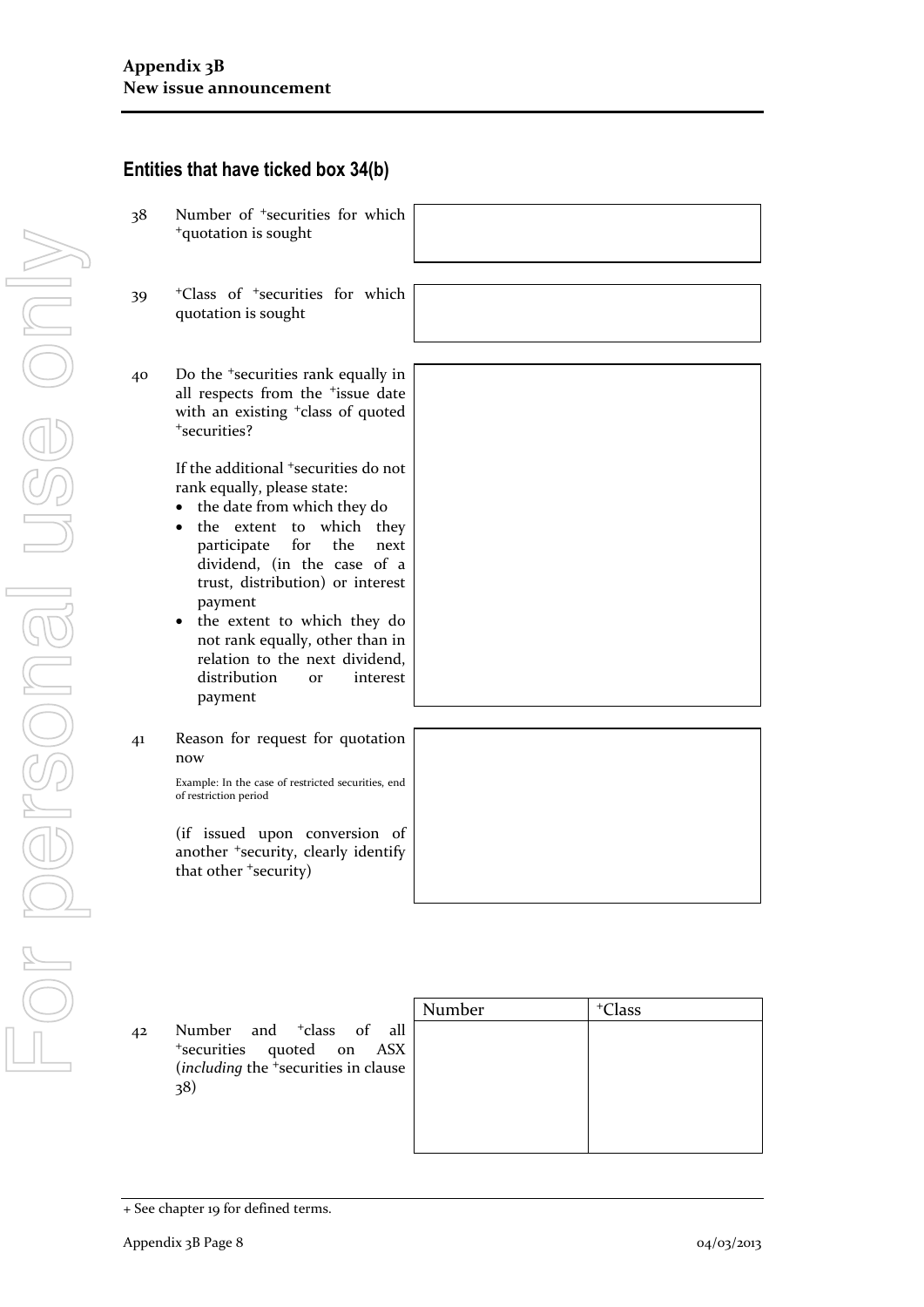#### **Quotation agreement**

- 1 <sup>+</sup>Quotation of our additional <sup>+</sup>securities is in ASX's absolute discretion. ASX may quote the <sup>+</sup>securities on any conditions it decides.
- 2 We warrant the following to ASX.
	- The issue of the +securities to be quoted complies with the law and is not for an illegal purpose.
	- There is no reason why those *\*securities* should not be granted <sup>+</sup>quotation.
	- An offer of the <sup>+</sup>securities for sale within 12 months after their issue will not require disclosure under section  $707(3)$  or section  $1012C(6)$  of the Corporations Act.

Note: An entity may need to obtain appropriate warranties from subscribers for the securities in order to be able to give this warranty

- Section 724 or section 1016E of the Corporations Act does not apply to any applications received by us in relation to any +securities to be quoted and that no-one has any right to return any +securities to be quoted under sections 737, 738 or 1016F of the Corporations Act at the time that we request that the <sup>+</sup>securities be quoted.
- If we are a trust, we warrant that no person has the right to return the <sup>+</sup>securities to be quoted under section 1019B of the Corporations Act at the time that we request that the +securities be quoted.
- 3 We will indemnify ASX to the fullest extent permitted by law in respect of any claim, action or expense arising from or connected with any breach of the warranties in this agreement.
- 4 We give ASX the information and documents required by this form. If any information or document is not available now, we will give it to ASX before <sup>+</sup>quotation of the <sup>+</sup>securities begins. We acknowledge that ASX is relying on the information and documents. We warrant that they are (will be) true and complete.

(Company Secretary)

Sign here: …*Graeme Scott*……………. Date: ...16 January 2018......

Print name: Graeme Scott

== == == == ==

<sup>+</sup> See chapter 19 for defined terms.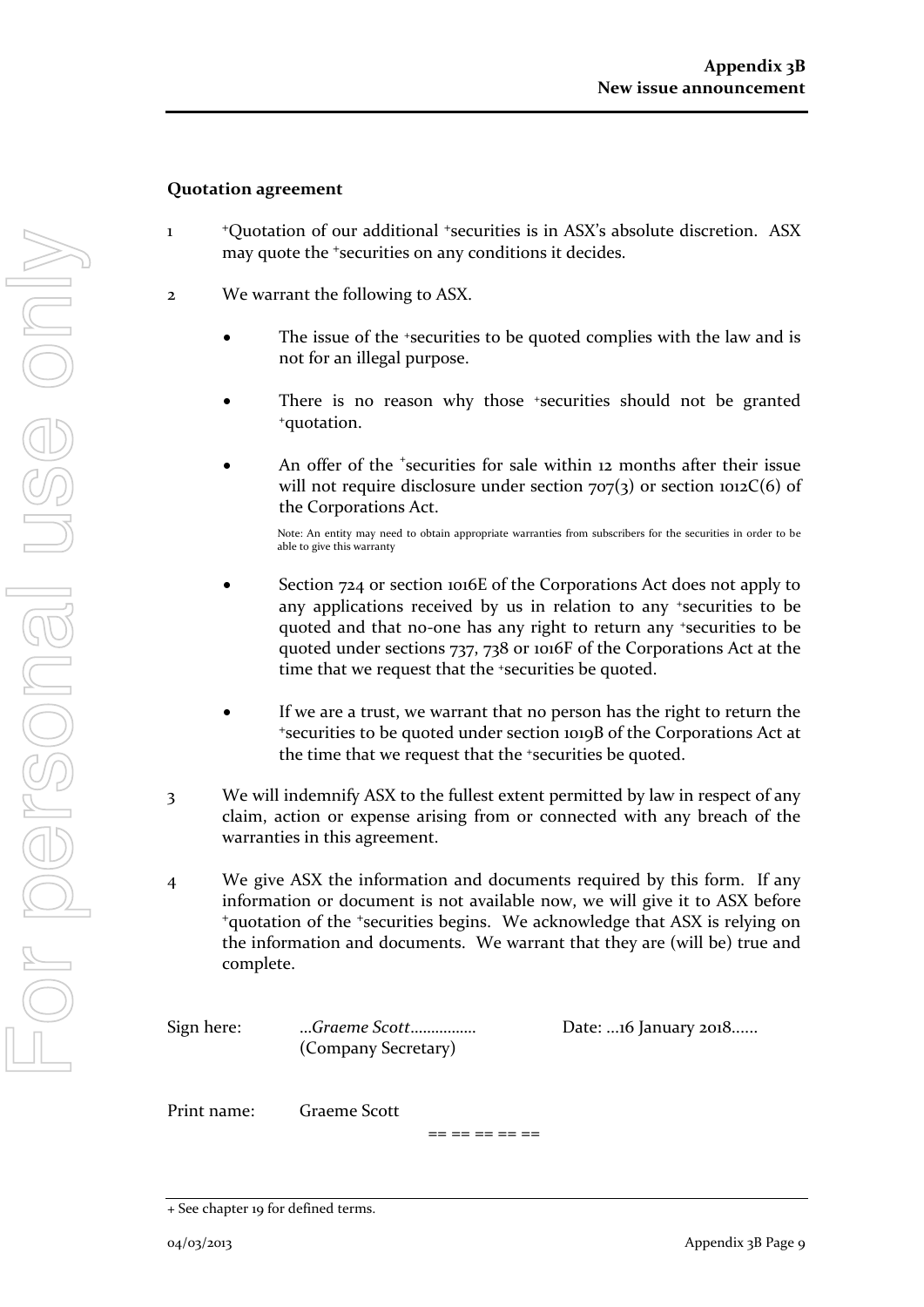# **Appendix 3B – Annexure 1**

## **Calculation of placement capacity under rule 7.1 and rule 7.1A for eligible entities**

Introduced 01/08/12 Amended 04/03/13

### **Part 1**

| Rule 7.1 – Issues exceeding 15% of capital<br>Step 1: Calculate "A", the base figure from which the placement<br>capacity is calculated                                                                                                                                                                                         |                                       |  |
|---------------------------------------------------------------------------------------------------------------------------------------------------------------------------------------------------------------------------------------------------------------------------------------------------------------------------------|---------------------------------------|--|
|                                                                                                                                                                                                                                                                                                                                 |                                       |  |
| Add the following:                                                                                                                                                                                                                                                                                                              |                                       |  |
| Number of fully paid <sup>+</sup> ordinary securities                                                                                                                                                                                                                                                                           | 50,056,627 shares - 27 October 2017   |  |
| issued in that 12 month period under an<br>exception in rule 7.2                                                                                                                                                                                                                                                                | 18,375,264 shares - 2 November 2017   |  |
| Number of fully paid <sup>+</sup> ordinary securities<br>$\bullet$<br>issued in that 12 month period with                                                                                                                                                                                                                       | 30,625,000 shares - 15 September 2017 |  |
| shareholder approval                                                                                                                                                                                                                                                                                                            | 39,375,000 shares - 25 September 2017 |  |
| Number of partly paid +ordinary<br>$\bullet$<br>securities that became fully paid in that<br>12 month period                                                                                                                                                                                                                    |                                       |  |
| Note:<br>Include only ordinary securities here -<br>other classes of equity securities cannot<br>be added<br>Include here (if applicable) the securities<br>the subject of the Appendix 3B to which<br>this form is annexed<br>It may be useful to set out issues of<br>securities on different dates as separate<br>line items |                                       |  |
| <b>Subtract</b> the number of fully paid +ordinary<br>securities cancelled during that 12 month<br>period                                                                                                                                                                                                                       | Nil                                   |  |
| "A"                                                                                                                                                                                                                                                                                                                             | 615,887,022                           |  |

<sup>+</sup> See chapter 19 for defined terms.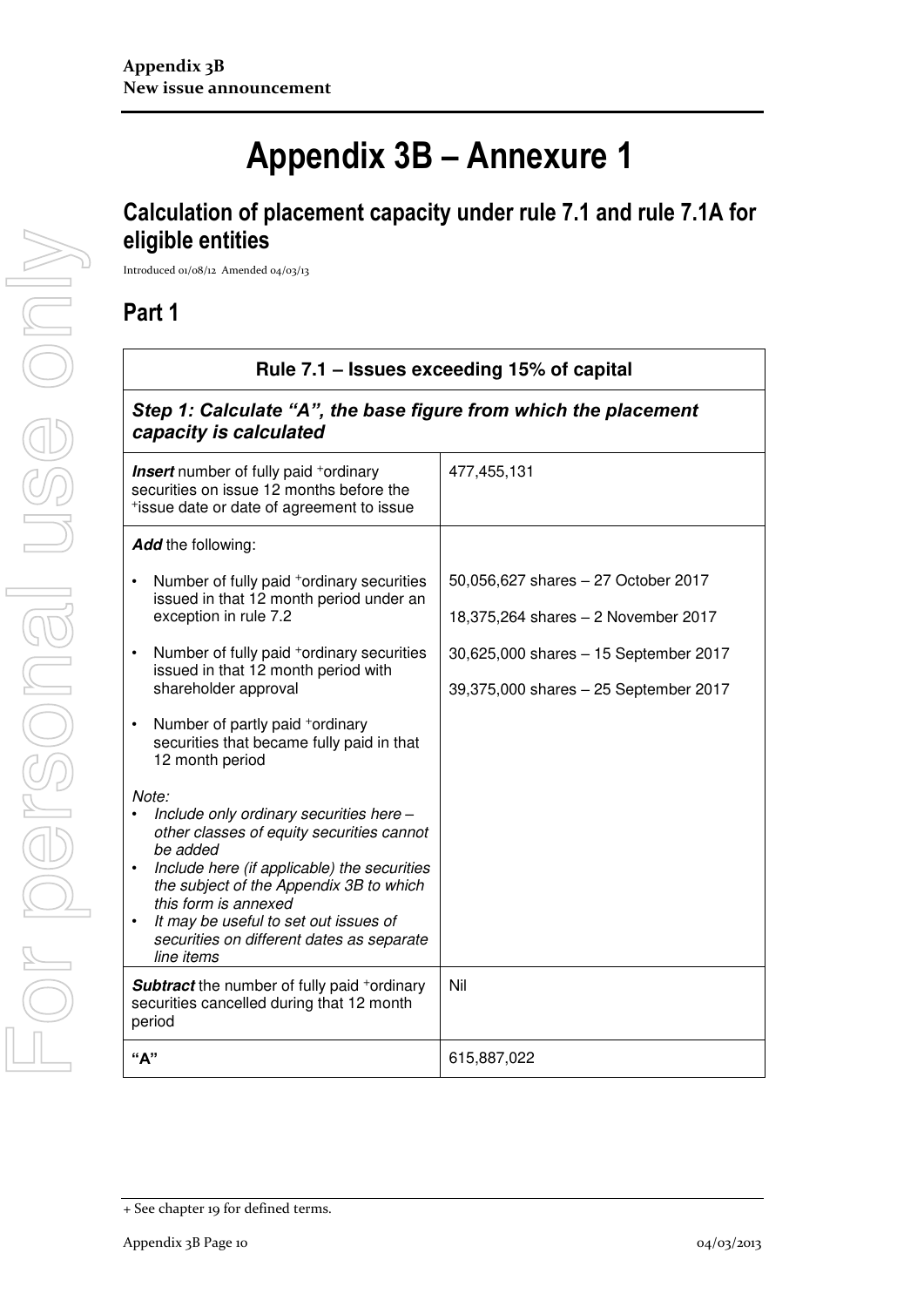| Step 2: Calculate 15% of "A"                                                                                                                                                                                                                                                                                                                                  |                                               |  |
|---------------------------------------------------------------------------------------------------------------------------------------------------------------------------------------------------------------------------------------------------------------------------------------------------------------------------------------------------------------|-----------------------------------------------|--|
| "B"                                                                                                                                                                                                                                                                                                                                                           | 0.15                                          |  |
|                                                                                                                                                                                                                                                                                                                                                               | [Note: this value cannot be changed]          |  |
| Multiply "A" by 0.15<br>92,383,053                                                                                                                                                                                                                                                                                                                            |                                               |  |
| Step 3: Calculate "C", the amount of placement capacity under rule<br>7.1 that has already been used                                                                                                                                                                                                                                                          |                                               |  |
| <b>Insert</b> number of <sup>+</sup> equity securities issued<br>or agreed to be issued in that 12 month<br>period not counting those issued:                                                                                                                                                                                                                 | 2,000,000 Quoted Options - 8 December<br>2017 |  |
| Under an exception in rule 7.2<br>$\bullet$                                                                                                                                                                                                                                                                                                                   |                                               |  |
| Under rule 7.1A<br>$\bullet$                                                                                                                                                                                                                                                                                                                                  |                                               |  |
| With security holder approval under rule<br>$\bullet$<br>7.1 or rule 7.4                                                                                                                                                                                                                                                                                      |                                               |  |
| Note:<br>This applies to equity securities, unless<br>$\bullet$<br>specifically excluded - not just ordinary<br>securities<br>Include here (if applicable) the securities<br>$\bullet$<br>the subject of the Appendix 3B to which<br>this form is annexed<br>It may be useful to set out issues of<br>securities on different dates as separate<br>line items |                                               |  |
| "C"                                                                                                                                                                                                                                                                                                                                                           | 2,000,000                                     |  |
| Step 4: Subtract "C" from ["A" x "B"] to calculate remaining<br>placement capacity under rule 7.1                                                                                                                                                                                                                                                             |                                               |  |
| "A" x 0.15                                                                                                                                                                                                                                                                                                                                                    | 92,383,053                                    |  |

| "A" X 0.15                                      | 92.383.053                                                         |
|-------------------------------------------------|--------------------------------------------------------------------|
| Note: number must be same as shown in<br>Step 2 |                                                                    |
| Subtract "C"                                    | 2,000,000                                                          |
| Note: number must be same as shown in<br>Step 3 |                                                                    |
| <b>Total</b> ["A" $\times$ 0.15] – "C"          | 90,383,053                                                         |
|                                                 | [Note: this is the remaining placement<br>capacity under rule 7.1] |

<sup>+</sup> See chapter 19 for defined terms.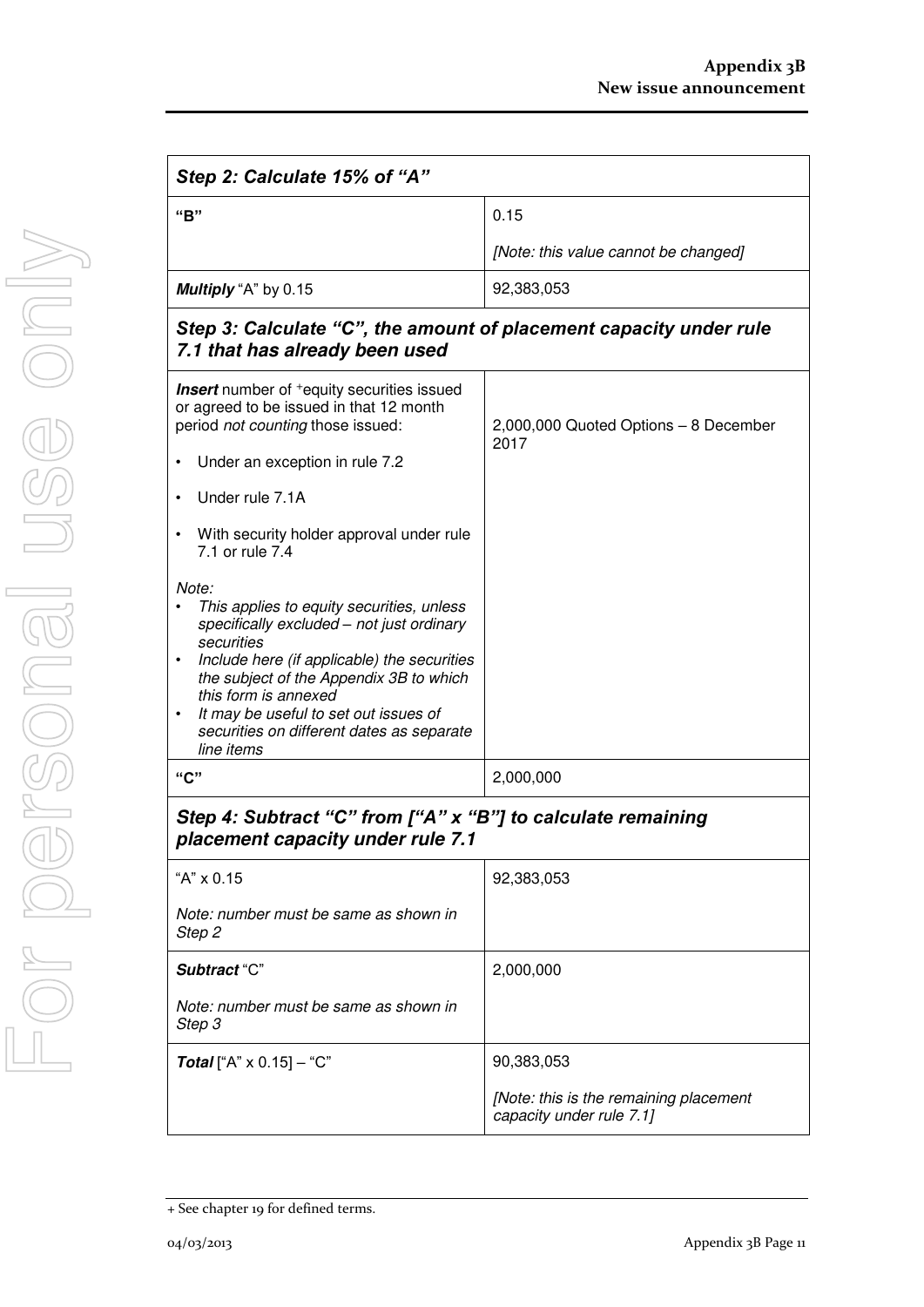## **Part 2**

| Rule 7.1A – Additional placement capacity for eligible entities                                                                                                                                                                                                                                                                                                                                                                                                                           |                                    |  |
|-------------------------------------------------------------------------------------------------------------------------------------------------------------------------------------------------------------------------------------------------------------------------------------------------------------------------------------------------------------------------------------------------------------------------------------------------------------------------------------------|------------------------------------|--|
| Step 1: Calculate "A", the base figure from which the placement<br>capacity is calculated                                                                                                                                                                                                                                                                                                                                                                                                 |                                    |  |
| "A"                                                                                                                                                                                                                                                                                                                                                                                                                                                                                       | N/A                                |  |
| Note: number must be same as shown in<br>Step 1 of Part 1                                                                                                                                                                                                                                                                                                                                                                                                                                 |                                    |  |
| Step 2: Calculate 10% of "A"                                                                                                                                                                                                                                                                                                                                                                                                                                                              |                                    |  |
| "D"                                                                                                                                                                                                                                                                                                                                                                                                                                                                                       | 0.10                               |  |
|                                                                                                                                                                                                                                                                                                                                                                                                                                                                                           | Note: this value cannot be changed |  |
| Multiply "A" by 0.10                                                                                                                                                                                                                                                                                                                                                                                                                                                                      | N/A                                |  |
| Step 3: Calculate "E", the amount of placement capacity under rule<br>7.1A that has already been used                                                                                                                                                                                                                                                                                                                                                                                     |                                    |  |
| <b>Insert</b> number of <sup>+</sup> equity securities issued<br>or agreed to be issued in that 12 month<br>period under rule 7.1A                                                                                                                                                                                                                                                                                                                                                        | N/A                                |  |
| Notes:<br>This applies to equity securities - not<br>just ordinary securities<br>Include here $-$ if applicable $-$ the<br>securities the subject of the Appendix<br>3B to which this form is annexed<br>Do not include equity securities issued<br>under rule 7.1 (they must be dealt with<br>in Part 1), or for which specific security<br>holder approval has been obtained<br>It may be useful to set out issues of<br>securities on different dates as separate<br>line items<br>"E" |                                    |  |
|                                                                                                                                                                                                                                                                                                                                                                                                                                                                                           | N/A                                |  |

<sup>+</sup> See chapter 19 for defined terms.